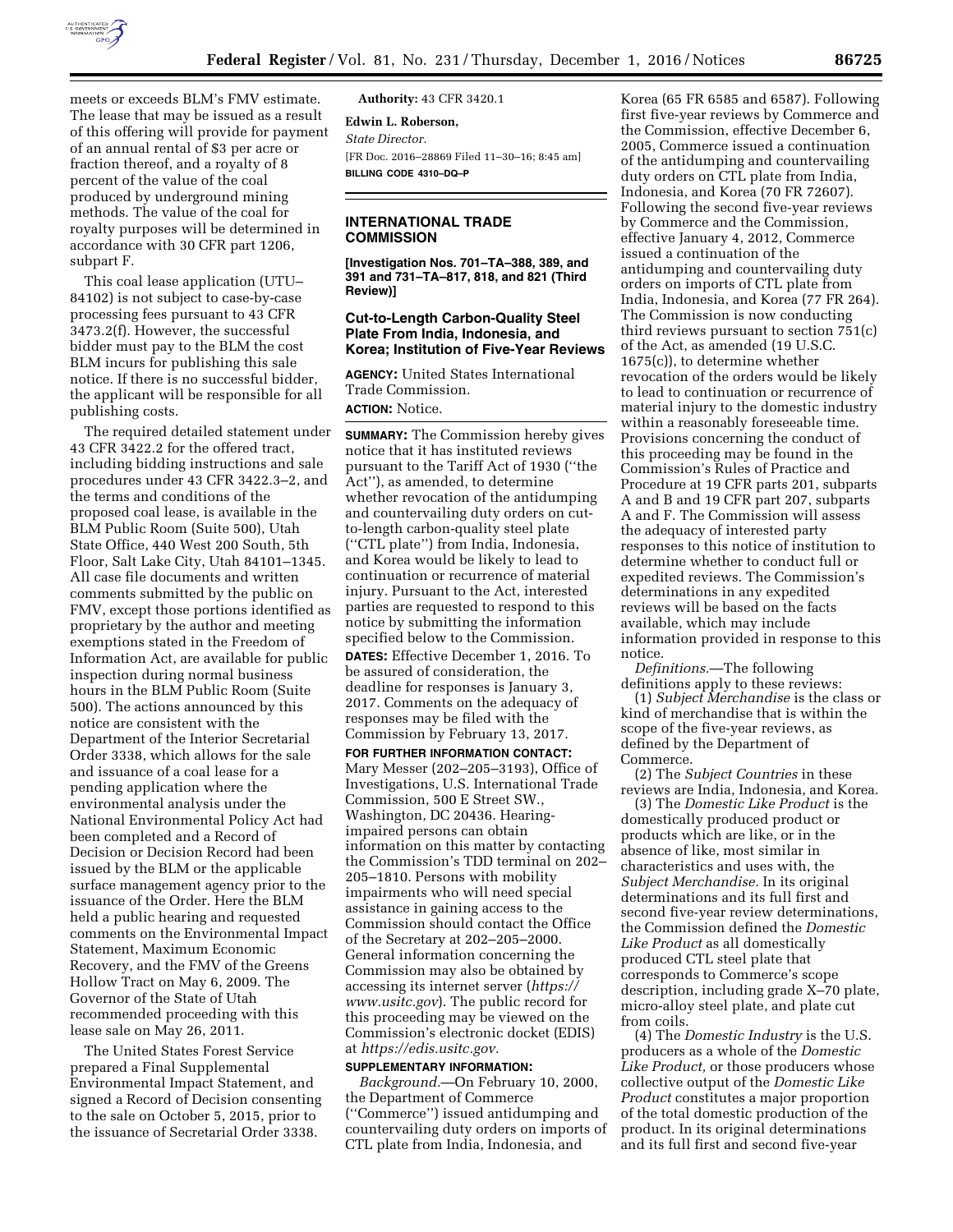review determinations, the Commission defined the *Domestic Industry* as all producers of CTL steel plate, including processors.

(5) An *Importer* is any person or firm engaged, either directly or through a parent company or subsidiary, in importing the *Subject Merchandise* into the United States from a foreign manufacturer or through its selling agent.

*Participation in the proceeding and public service list.*—Persons, including industrial users of the *Subject Merchandise* and, if the merchandise is sold at the retail level, representative consumer organizations, wishing to participate in the proceeding as parties must file an entry of appearance with the Secretary to the Commission, as provided in section 201.11(b)(4) of the Commission's rules, no later than 21 days after publication of this notice in the **Federal Register**. The Secretary will maintain a public service list containing the names and addresses of all persons, or their representatives, who are parties to the proceeding.

Former Commission employees who are seeking to appear in Commission five-year reviews are advised that they may appear in a review even if they participated personally and substantially in the corresponding underlying original investigation or an earlier review of the same underlying investigation. The Commission's designated agency ethics official has advised that a five-year review is not the same particular matter as the underlying original investigation, and a five-year review is not the same particular matter as an earlier review of the same underlying investigation for purposes of 18 U.S.C. 207, the post employment statute for Federal employees, and Commission rule 201.15(b) (19 CFR 201.15(b)), 79 FR 3246 (Jan. 17, 2014), 73 FR 24609 (May 5, 2008). Consequently, former employees are not required to seek Commission approval to appear in a review under Commission rule 19 CFR 201.15, even if the corresponding underlying original investigation or an earlier review of the same underlying investigation was pending when they were Commission employees. For further ethics advice on this matter, contact Carol McCue Verratti, Deputy Agency Ethics Official, at 202–205–3088.

*Limited disclosure of business proprietary information (BPI) under an administrative protective order (APO) and APO service list.*—Pursuant to section 207.7(a) of the Commission's rules, the Secretary will make BPI submitted in this proceeding available to authorized applicants under the APO issued in the proceeding, provided that the application is made no later than 21 days after publication of this notice in the **Federal Register**. Authorized applicants must represent interested parties, as defined in 19 U.S.C. 1677(9), who are parties to the proceeding. A separate service list will be maintained by the Secretary for those parties authorized to receive BPI under the APO.

*Certification.*—Pursuant to section 207.3 of the Commission's rules, any person submitting information to the Commission in connection with this proceeding must certify that the information is accurate and complete to the best of the submitter's knowledge. In making the certification, the submitter will acknowledge that information submitted in response to this request for information and throughout this proceeding or other proceeding may be disclosed to and used: (i) by the Commission, its employees and Offices, and contract personnel (a) for developing or maintaining the records of this or a related proceeding, or (b) in internal investigations, audits, reviews, and evaluations relating to the programs, personnel, and operations of the Commission including under 5 U.S.C. Appendix 3; or (ii) by U.S. government employees and contract personnel, solely for cybersecurity purposes. All contract personnel will sign appropriate nondisclosure agreements.

*Written submissions.*—Pursuant to section 207.61 of the Commission's rules, each interested party response to this notice must provide the information specified below. The deadline for filing such responses is January 3, 2017. Pursuant to section 207.62(b) of the Commission's rules, eligible parties (as specified in Commission rule 207.62(b)(1)) may also file comments concerning the adequacy of responses to the notice of institution and whether the Commission should conduct expedited or full reviews. The deadline for filing such comments is February 13, 2017. All written submissions must conform with the provisions of section 201.8 of the Commission's rules; any submissions that contain BPI must also conform with the requirements of sections 201.6, 207.3, and 207.7 of the Commission's rules. The Commission's Handbook on E-Filing, available on the Commission's Web site at *[https://](https://edis.usitc.gov) [edis.usitc.gov,](https://edis.usitc.gov)* elaborates upon the Commission's rules with respect to electronic filing. Also, in accordance with sections 201.16(c) and 207.3 of the Commission's rules, each document filed by a party to the proceeding must be served on all other parties to the

proceeding (as identified by either the public or APO service list as appropriate), and a certificate of service must accompany the document (if you are not a party to the proceeding you do not need to serve your response).

No response to this request for information is required if a currently valid Office of Management and Budget (OMB) number is not displayed; the OMB number is 3117 0016/USITC No. 16–5–375, expiration date June 30, 2017. Public reporting burden for the request is estimated to average 15 hours per response. Please send comments regarding the accuracy of this burden estimate to the Office of Investigations, U.S. International Trade Commission, 500 E Street SW., Washington, DC 20436.

*Inability to provide requested information.*—Pursuant to section 207.61(c) of the Commission's rules, any interested party that cannot furnish the information requested by this notice in the requested form and manner shall notify the Commission at the earliest possible time, provide a full explanation of why it cannot provide the requested information, and indicate alternative forms in which it can provide equivalent information. If an interested party does not provide this notification (or the Commission finds the explanation provided in the notification inadequate) and fails to provide a complete response to this notice, the Commission may take an adverse inference against the party pursuant to section 776(b) of the Act (19 U.S.C. 1677e(b)) in making its determinations in the reviews.

*Information To Be Provided in Response to This Notice of Institution:* If you are a domestic producer, union/ worker group, or trade/business association; import/export *Subject Merchandise* from more than one *Subject Country;* or produce *Subject Merchandise* in more than one *Subject Country,* you may file a single response. If you do so, please ensure that your response to each question includes the information requested for each pertinent *Subject Country.* As used below, the term ''firm'' includes any related firms.

(1) The name and address of your firm or entity (including World Wide Web address) and name, telephone number, fax number, and Email address of the certifying official.

(2) A statement indicating whether your firm/entity is an interested party under 19 U.S.C. 1677(9) and if so, how, including whether your firm/entity is a U.S. producer of the *Domestic Like Product,* a U.S. union or worker group, a U.S. importer of the *Subject Merchandi*se, a foreign producer or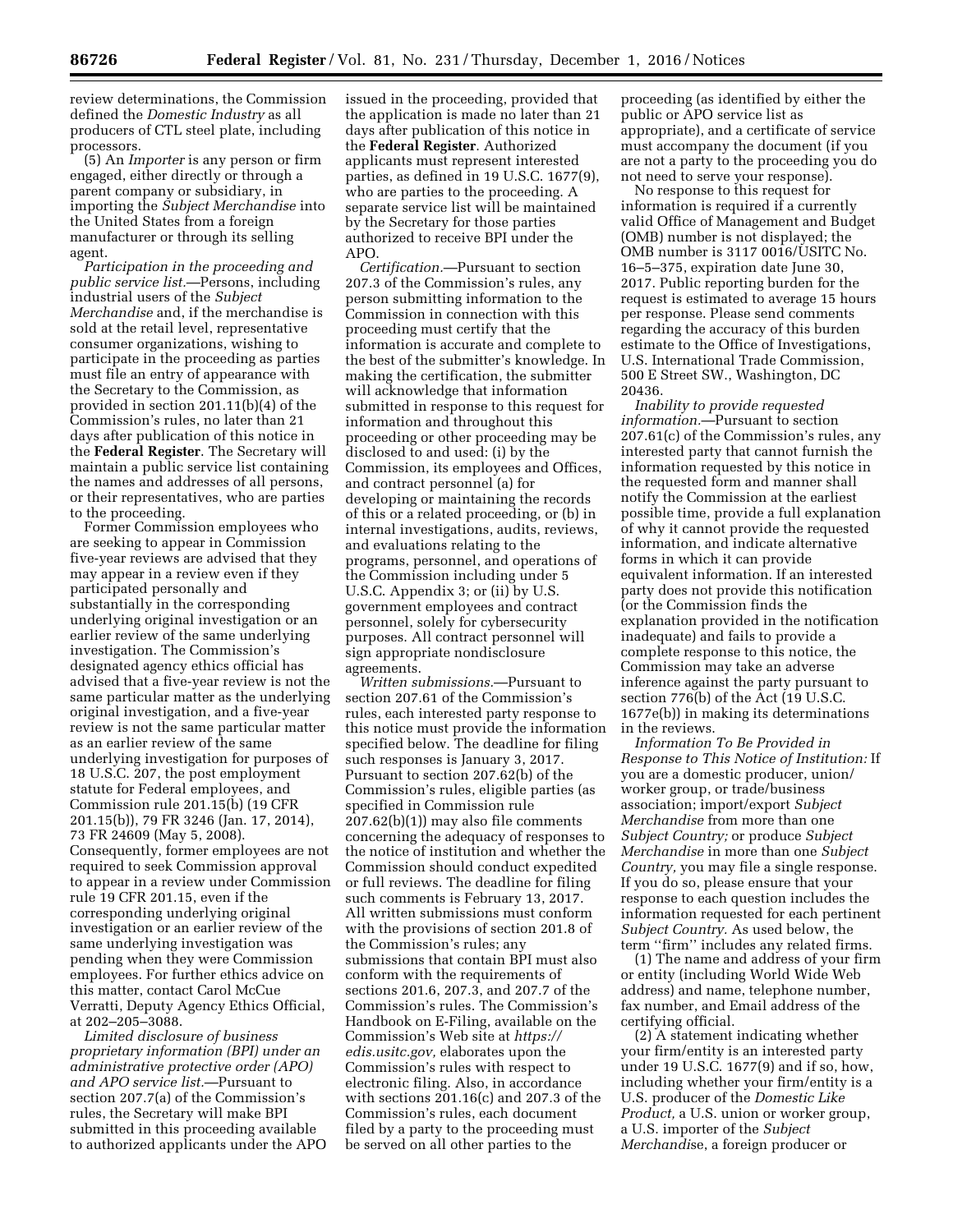exporter of the *Subject Merchandise,* a U.S. or foreign trade or business association (a majority of whose members are interested parties under the statute), or another interested party (including an explanation). If you are a union/worker group or trade/business association, identify the firms in which your workers are employed or which are members of your association.

(3) A statement indicating whether your firm/entity is willing to participate in this proceeding by providing information requested by the Commission.

(4) A statement of the likely effects of the revocation of the antidumping and countervailing duty orders on the *Domestic Industry* in general and/or your firm/entity specifically. In your response, please discuss the various factors specified in section 752(a) of the Act (19 U.S.C. 1675a(a)) including the likely volume of subject imports, likely price effects of subject imports, and likely impact of imports of *Subject Merchandise* on the *Domestic Industry.* 

(5) A list of all known and currently operating U.S. producers of the *Domestic Like Product.* Identify any known related parties and the nature of the relationship as defined in section 771(4)(B) of the Act (19 U.S.C. 1677(4)(B)).

(6) A list of all known and currently operating U.S. importers of the *Subject Merchandise* and producers of the *Subject Merchandise* in each *Subject Country* that currently export or have exported *Subject Merchandise* to the United States or other countries after 2010.

(7) A list of 3–5 leading purchasers in the U.S. market for the *Domestic Like Product* and the *Subject Merchandise*  (including street address, World Wide Web address, and the name, telephone number, fax number, and Email address of a responsible official at each firm).

(8) A list of known sources of information on national or regional prices for the *Domestic Like Product* or the *Subject Merchandise* in the U.S. or other markets.

(9) If you are a U.S. producer of the *Domestic Like Product,* provide the following information on your firm's operations on that product during calendar year 2015, except as noted (report quantity data in short tons and value data in U.S. dollars, f.o.b. plant). If you are a union/worker group or trade/business association, provide the information, on an aggregate basis, for the firms in which your workers are employed/which are members of your association.

(a) Production (quantity) and, if known, an estimate of the percentage of total U.S. production of the *Domestic Like Product* accounted for by your firm's(s') production;

(b) Capacity (quantity) of your firm to produce the *Domestic Like Product* (that is, the level of production that your establishment(s) could reasonably have expected to attain during the year, assuming normal operating conditions (using equipment and machinery in place and ready to operate), normal operating levels (hours per week/weeks per year), time for downtime, maintenance, repair, and cleanup, and a typical or representative product mix);

(c) the quantity and value of U.S. commercial shipments of the *Domestic Like Product* produced in your U.S. plant(s);

(d) the quantity and value of U.S. internal consumption/company transfers of the *Domestic Like Product*  produced in your U.S. plant(s); and

(e) the value of (i) net sales, (ii) cost of goods sold (COGS), (iii) gross profit, (iv) selling, general and administrative (SG&A) expenses, and (v) operating income of the *Domestic Like Product*  produced in your U.S. plant(s) (include both U.S. and export commercial sales, internal consumption, and company transfers) for your most recently completed fiscal year (identify the date on which your fiscal year ends).

(10) If you are a U.S. importer or a trade/business association of U.S. importers of the *Subject Merchandise*  from any *Subject Country,* provide the following information on your firm's(s') operations on that product during calendar year 2015 (report quantity data in short tons and value data in U.S. dollars). If you are a trade/business association, provide the information, on an aggregate basis, for the firms which are members of your association.

(a) The quantity and value (landed, duty-paid but not including antidumping or countervailing duties) of U.S. imports and, if known, an estimate of the percentage of total U.S. imports of *Subject Merchandise* from each *Subject Country* accounted for by your firm's(s') imports;

(b) the quantity and value (f.o.b. U.S. port, including antidumping and/or countervailing duties) of U.S. commercial shipments of *Subject Merchandise* imported from each *Subject Country;* and

(c) the quantity and value (f.o.b. U.S. port, including antidumping and/or countervailing duties) of U.S. internal consumption/company transfers of *Subject Merchandise* imported from each *Subject Country.* 

(11) If you are a producer, an exporter, or a trade/business association of producers or exporters of the *Subject* 

*Merchandise* in any *Subject Country,*  provide the following information on your firm's(s') operations on that product during calendar year 2015 (report quantity data in short tons and value data in U.S. dollars, landed and duty-paid at the U.S. port but not including antidumping or countervailing duties). If you are a trade/business association, provide the information, on an aggregate basis, for the firms which are members of your association.

(a) Production (quantity) and, if known, an estimate of the percentage of total production of *Subject Merchandise*  in each *Subject Country* accounted for by your firm's(s') production;

(b) Capacity (quantity) of your firm(s) to produce the *Subject Merchandise* in each *Subject Country* (that is, the level of production that your establishment(s) could reasonably have expected to attain during the year, assuming normal operating conditions (using equipment and machinery in place and ready to operate), normal operating levels (hours per week/weeks per year), time for downtime, maintenance, repair, and cleanup, and a typical or representative product mix); and

(c) the quantity and value of your firm's(s') exports to the United States of *Subject Merchandise* and, if known, an estimate of the percentage of total exports to the United States of *Subject Merchandise* from each *Subject Country*  accounted for by your firm's(s') exports.

(12) Identify significant changes, if any, in the supply and demand conditions or business cycle for the *Domestic Like Product* that have occurred in the United States or in the market for the *Subject Merchandise* in each *Subject Country* after 2010, and significant changes, if any, that are likely to occur within a reasonably foreseeable time. Supply conditions to consider include technology; production methods; development efforts; ability to increase production (including the shift of production facilities used for other products and the use, cost, or availability of major inputs into production); and factors related to the ability to shift supply among different national markets (including barriers to importation in foreign markets or changes in market demand abroad). Demand conditions to consider include end uses and applications; the existence and availability of substitute products; and the level of competition among the *Domestic Like Product*  produced in the United States, *Subject Merchandise* produced in each *Subject Country,* and such merchandise from other countries.